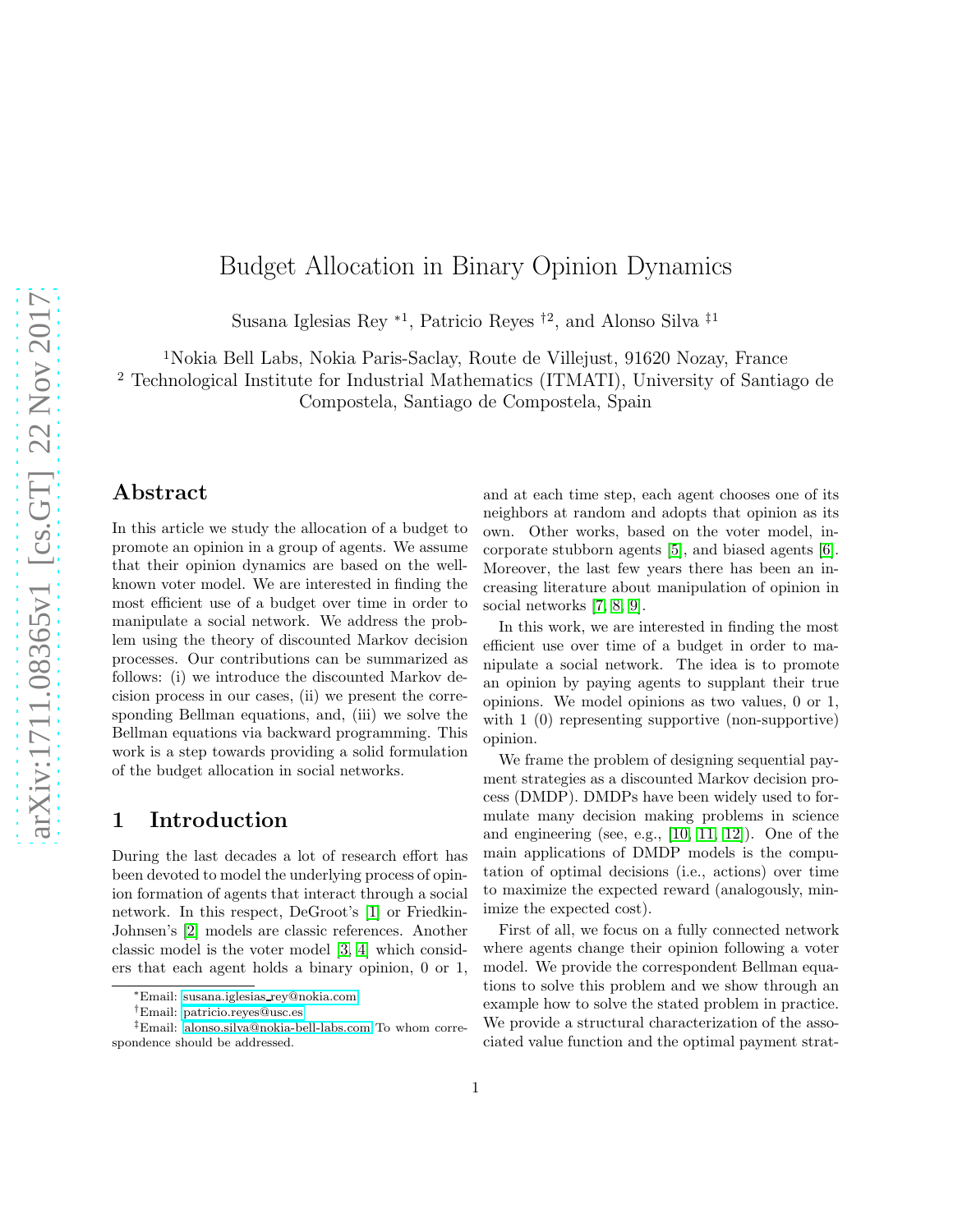egy. Then, we compute the optimal payment using dynamic backward programing.

#### 2 Model definition

In order to find the optimal budget allocation on binary opinion dynamics, we make extensive use of the theory of DMDPs. First, we adopt the voter model of opinion formation over a social network. Then, we define the DMDP and the corresponding Bellman equations to obtain the optimal strategy of budget allocation.

Consider an undirected social network  $\mathcal{G} = (\mathcal{I}, \mathcal{E}),$ where  $\mathcal I$  stands for the set of agents, indexed from 1 to *n*, and  $\mathcal{E} \subseteq \mathcal{I} \times \mathcal{I}$  is the set of edges. Each agent  $i \in \mathcal{I}$  has a binary initial opinion. Opinions take values 0 or 1. If agent i has opinion 0 (analogously, 1) we label it as *non-supporter* (*supporter*). For example, if agents are discussing about politics, 1 could be supporting a particular party and 0 not supporting it.

Moreover, we distinguish two cases, depending on whether the network is fully connected or not.

We start by studying the fully connected case. In each decision epoch, agents update their opinions following a voter model sensitive to external payments. Let  $\beta \in [0, 1)$  be the discount factor, which represents the loss of reward in the future with respect to the current reward. A discounted Markov decision process (DMDP) is a 5-tuple  $(S, A<sub>S</sub>, P, R, \beta)$ , where S is a finite set of states,  $A_S$  is a finite set of actions,  $\mathcal P$ is the set of transition probabilities and  $R$  is the set of rewards.

Therefore, the model is defined as follows:

- 1. Decision epochs: the set of decision epochs is defined as  $t = 1, 2, \ldots, T$ . We consider a finite discrete-time system. At each decision epoch  $t$ we observe the state s and choose an action a.
- 2. States: the state space  $S$  of the DMDP consists on the possible number of supporters,  $s \in \mathbb{N}$ ,  $s = |\{i \in \mathcal{I} \mid i \text{ is a supporter}\}|.$
- 3. Actions: the action space  $A_s$  is the set of actions available in state s (without loss of generality, actions are state independent). We consider that the actions  $a \in \mathbb{N}$  are the possible number

of payments,  $a = |\{i \in \mathcal{I} \mid i \text{ receives a payment}\}|,$ where the non-supporter agents have a cost  $c_{NS}$ for changing their opinion from non-supporter to supporter, and the supporter agents, a cost  $c<sub>S</sub>$  to hold their supporter opinion. We assume that the cost of changing their opinion is higher than the cost of holding it, i.e.,  $c_{NS} > c_S$ . We consider a finite budget b. Notice that, because the actions are constrained by the budget, they are stationary.

4. Transition probabilities: if the DMDP in decision epoch  $t$  is at state  $s_1$ , the probability that it transitions to state  $s_2$  taking action  $a$ is denoted  $p_t(s_1, s_2, a)$ . Due to the natural independence of agents transitions, we compute those probabilities as the product of the transition probabilities of the agents. The evolution of one agent  $i \in \mathcal{I}$  will be described by the voter model. Starting from any arbitrary initial labels, supporter  $(S)$  or non-supporter  $(NS)$ , we consider two labeling functions  $f_S(i)$  and  $f_{NS}(i)$ , where  $f_S(i) = 1$   $(f_{NS}(i) = 1)$  means that agent  $i$  is a supporter (non-supporter). At each decision epoch t, each node selects uniformly at random one of its neighbors opinion. For each node  $j \in \mathcal{I}$ , the set of its neighbors is defined as  $N(j) = \{k \in \mathcal{I} \mid \{j,k\} \in \mathcal{E}\}.$  Therefore, we define for one  $i \in \mathcal{I}$  with zero-payment in decision epoch t the labeling functions,

$$
f_S^{t+1}(i) = \begin{cases} 1 \text{ with prob. } \frac{|\{j \in N(i)|f_S^t(j)=1\}|}{|N(i)|}, \\ 0 \text{ with prob. } \frac{|\{j \in N(i)|f_S^t(j)=0\}|}{|N(i)|}, \\ f_{NS}^{t+1}(i) = 1 - f_S^{t+1}(i) \end{cases}
$$

Analogously, for one agent  $k \in \mathcal{I}$  that receives a payment in decision epoch  $t$  we define:

$$
f_S^{t+1}(k) = \begin{cases} 1 \text{ with prob. 1,} \\ 0 \text{ with prob. 0,} \\ f_{NS}^{t+1}(k) = 1 - f_S^{t+1}(k) \end{cases}
$$

As we said, we assume that the graph is fully connected, therefore each agent can communicate with every other agent. We denote the set of non-supporter agents that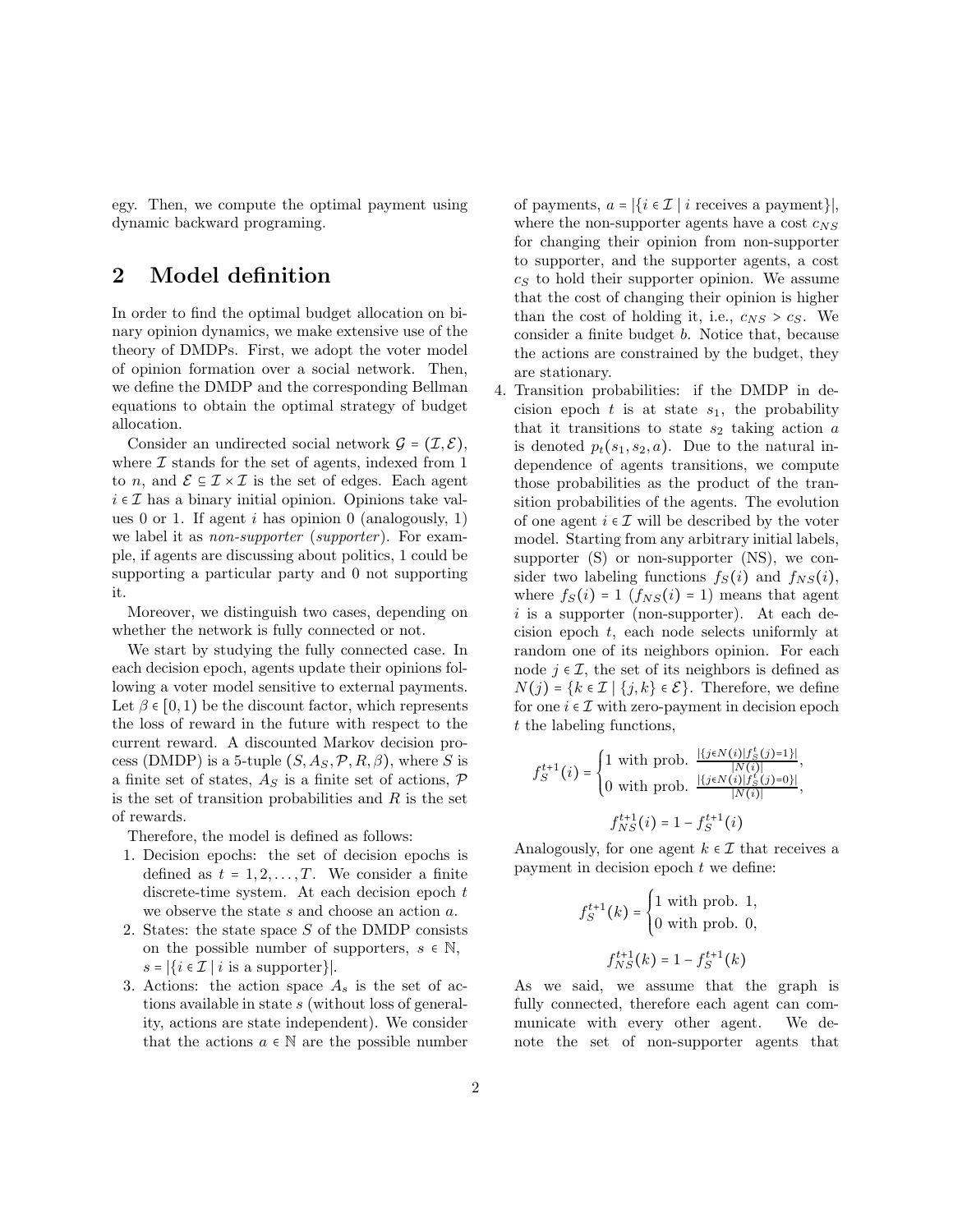receive a payment as  $\mathcal{L} = \{i \in \mathcal{I}$ non-supporter & receives a payment} and its cardinality as  $\ell = |\mathcal{L}|$ . Respectively, the set of supporter agents that receive a payment as  $K =$  $\{i \in \mathcal{I} \mid \text{ supporter } \& \text{ receives a payment}\}\$ and its cardinality as  $k = |\mathcal{K}|$ . Notice that  $a = \ell + k$ . Therefore the transition probabilities  $p_t(s_1, s_2, a)$  can be computed as:

• If 
$$
a > s_2
$$
 then  $p_t(s_1, s_2, a) = 0$ .

- If 
$$
a < s_2
$$
 then

$$
p_t(s_1, s_2, a) = \sum_{i=\max\{0, s_2 - (n-s_1) - k\}}^{\min\{s_1 - k, s_2 - \ell\}} \binom{s_1 - k}{i} \left(\frac{s_1}{n}\right)^i \left(\frac{n - s_1}{n}\right)^{s_1 - k - i} \cdot \binom{n - s_1 - \ell}{s_2 - i - (\ell + k)} \cdot \left(\frac{n - s_1}{n}\right)^{n - s_1 - s_2 + i + k} \left(\frac{s_1}{n}\right)^{s_2 - i - (\ell + k)}
$$

5. Reward: the instant reward in time t and state s is defined as  $r_t(s) = \sum_{i \in \mathcal{I}} g \cdot s$ , where g denotes the reward provided by one agent.

Let  $v_{\beta}$  be the value function of the above DMDP, i.e., it is the supreme, over all possible budget allocation strategies, of the expectation of the discounted reward starting from an initial budget b. Under these assumptions, the Bellman equations for all  $s \in S$  and initial budget b are:

$$
v_{\beta}(s,b) = \max_{\substack{a=\ell+k\in A_{S},\\(\ell\cdot c_{NS}+k\cdot c_{S})\leq b}} \mathbb{E}\sum_{t=0}^{\infty} \beta^{t} r_{t}(s)
$$

$$
= \max_{\substack{a=\ell+k\in A_{S},\\(\ell\cdot c_{NS}+k\cdot c_{S})\leq b}} \left\{r_{0}(s) + \sum_{s'\in S} \beta p_{1}(s,s',a) \right\}
$$

$$
\cdot v_{\beta}(s',b-\ell\cdot c_{NS}-k\cdot c_{S}+r_{0}(s)) \Big\},
$$

where the budget evolves as

$$
b(t+1) = b(t) + r_t(s) - \ell \cdot c_{NS} - k \cdot c_S.
$$

Next, we present the second case where in each decision epoch agents update their opinions following a voter model in a network (not necessarily fully connected) that can be affected by external payments. As before, we design this problem as a DMDP where the set of actions are the possible external payments.

Therefore, let  $\beta \in [0,1)$  be the discount factor, we consider, by a slight abuse of notation, the 5-tuple  $(S, A_S, \mathcal{P}, R, \beta)$  as before. Concretely, the elements changed from the previous model:

- 1. Decision epochs: the set of decision epochs is defined as  $t = 1, 2, \ldots, T$ .
- 2. States: the state space S of the DMDP, consists on all possible combinations of agents' labels, non-supporter  $(0)$  or supporter  $(1)$ , i.e.,  $s \in \{0,1\}^n$ .
- 3. Actions: the action space  $A_s$  is the set of actions available in state s (without loss of generality, actions are state independent). An action means whether or not we give a payment to each of the agents,  $a \in \{0,1\}^n$ , where a 0 (respectively 1) in position i means we give no payment (payment) to agent  $i \in \mathcal{I}$ . We also define a vector of costs  $c \in \mathbb{R}_+^n$  whose element  $c_i > 0$  is the cost of changing by one unit the opinion of agent  $i$ , in case agent  $i$  is non-supporter, or the cost of holding the opinion of agent  $i$ , in case agent  $i$  is a supporter.
- 4. Transition probabilities: as before, if the DMDP in decision epoch  $t$  is at state  $s_1$ , the probability that it transitions to state  $s_2$  taking action a is expressed as  $p_t(s_1, s_2, a)$  and can be computed as:

• If 
$$
|a| > |s_2|
$$
 then  $p_t(s_1, s_2, a) = 0$ .  
\n• If  $|a| < |s_2|$  then  $p_t(s_1, s_2, a)$  is equal to  
\n
$$
\prod_{i=1}^n \mathbb{I}\{s_i = s'_i\} \Big[ \mathbb{I}\{s_i = \text{supp}\}\frac{|\{j \in N(i)/f_S^t(j) = 1\}|}{|N(i)|} + \mathbb{I}\{s_i = \text{non-supp}\}\frac{|\{j \in N(i)/f_{NS}^t(j) = 1\}|}{|N(i)|} + \mathbb{I}\{s_i \neq s'_i\} \Big[ \mathbb{I}\{s_i = \text{supp}\frac{|\{j \in N(i)/f_S^t(j) = 0\}|}{|N(i)|} + \mathbb{I}\{s_i = \text{non-supp}\}\frac{|\{j \in N(i)/f_{NS}^t(j) = 0\}|}{|N(i)|} \Big].
$$

5. Reward: the instant reward in time  $t$  and state s is defined as  $r_t(s) = g^T \cdot s$ , where g is the vector of rewards whose element  $g_i$  is the reward that agent  $i \in \mathcal{I}$  provides.

Let  $v_{\beta}$  be the value function of the above DMDP, i.e., it is the supreme, over all possible budget allocations strategies, of the expectation of the discounted reward starting from an initial budget b. Under these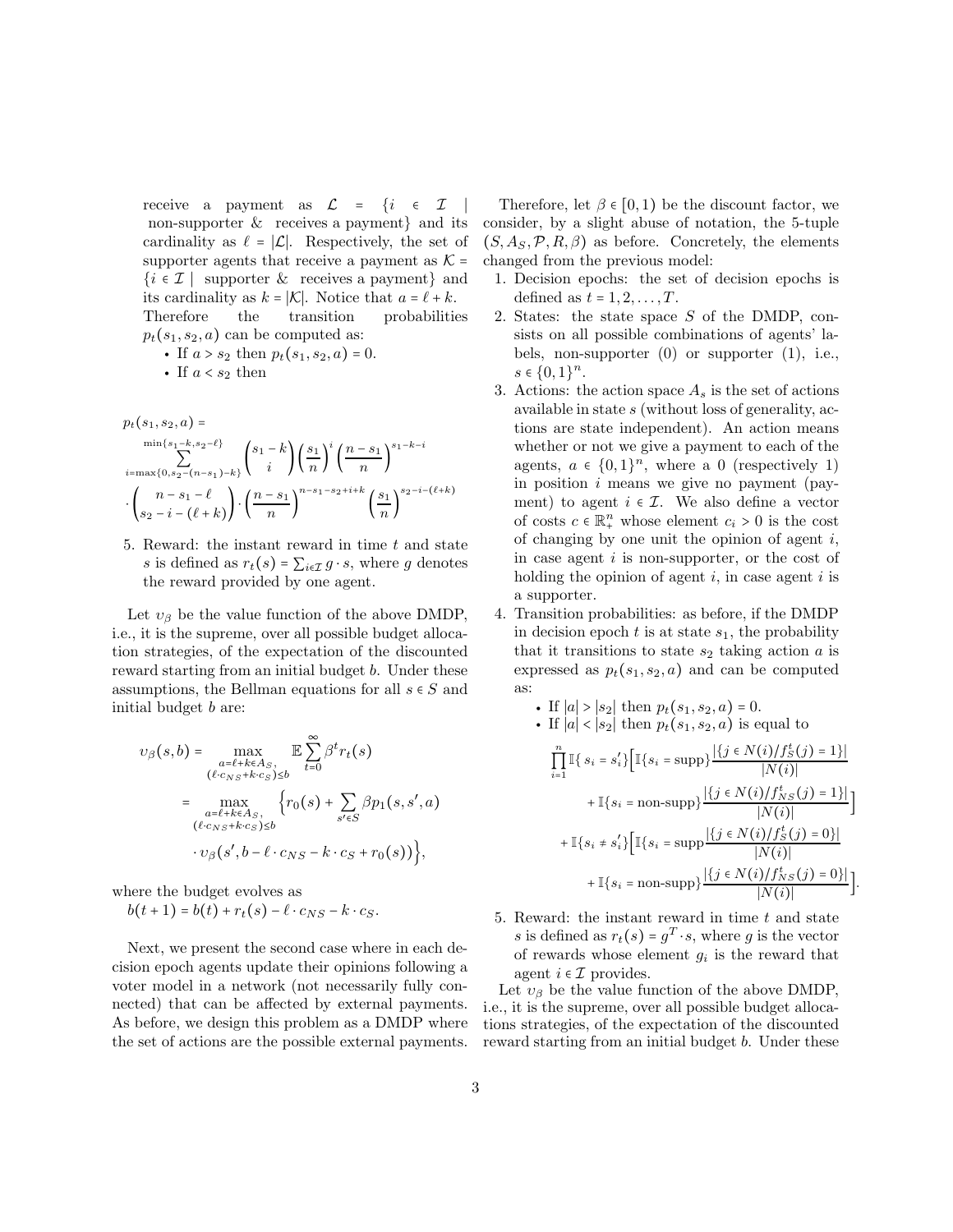assumptions the Bellman equations for all  $s \in S$  and initial budget b are:

$$
v_{\beta}(s,b) = \max_{\substack{a \in A_{S}, \\ c^{T} \cdot a \leq b}} \mathbb{E} \sum_{t=0}^{\infty} \beta^{t} r_{t}(s)
$$
  
= 
$$
\max_{\substack{a \in A_{S}, \\ c^{T} \cdot a \leq b}} \left\{ r_{0}(s) + \sum_{s' \in S} \beta p_{1}(s, s', a) v_{\beta}(s', b - c^{T} \cdot a + r_{0}(s)) \right\},\
$$

where the budget evolves as  $b(t + 1) = b(t) - c^T \cdot a +$  $R(s_t)$  and  $c^T$  denotes the transpose of vector c.

#### 3 Simulation results

We suppose that after a time  $T$  we will not obtain rewards for the supporter agents, so we are interested in the distribution of the DMDP in the time interval  $[0, T]$ . We consider an undirected, fully connected social network  $\mathcal{G} = (\mathcal{I}, \mathcal{E})$  with  $n = 7$  agents that form opinions with a voter model. In time  $t = 0$ , we assign at random an initial label to each agent. Solving the Bellman (fixed point) equations, given the model and the set of states and feasible actions, gives us the best strategy for each state to follow in the time interval. We take  $T = 6$ ,  $\beta = 0.8$ ,  $c_{NS} = 10$ ,  $c_S = 5$ ,  $B = 30$  and  $g = 8.$ 

Some conclusions can be drawn from the simulations. The optimal payment strategy is to invest all our budget paying to the higher number of agents at time  $t = 0$ . Obviously, if all the network is nonsupporter (respectively supporter), the budget will be allocated to change opinions (to hold opinions). However, the distribution of the budget differs for the rest of possible initial states as we show on Table [1.](#page-3-0)

| Initial state  | <b>Budget Allocation</b>     |   |
|----------------|------------------------------|---|
|                | Payments to NS Payments to S |   |
| $s=1$          |                              |   |
| $\sqrt{s} = 2$ |                              |   |
| $s=3$          |                              |   |
| $s = 4$        |                              |   |
| $s=5$          |                              | 5 |
| $s = 6$        |                              |   |

<span id="page-3-0"></span>Table 1: Budget allocation over the states.

Given the budget allocation at time  $t = 0$ , we show in Figure [1](#page-3-1) the expected reward obtained at time T for each state  $s \in S$ .



<span id="page-3-1"></span>Figure 1: Expected reward at time  $T$ .

#### 4 Conclusions

In this work, we have introduced the problem of budget allocation over time to manipulate a social network. We have developed a formulation of the discounted Markov decision process as well as the corresponding Bellman equations for the voter model of opinion formation. Using backward programming, we have obtained the optimal payment strategy for a small example of agents interacting trough a fully connected network. Many questions still remain to be answered. Future work would be devoted to improve the performance of our simulations in order to obtain the optimal strategy for larger networks and different topologies. Moreover, we intend to construct the DMDP model and the Bellman equations for different models of opinion dynamics. This will lead to the mathematical characterization of the optimal policy for different network structures and opinion formation models. It will lead also to the